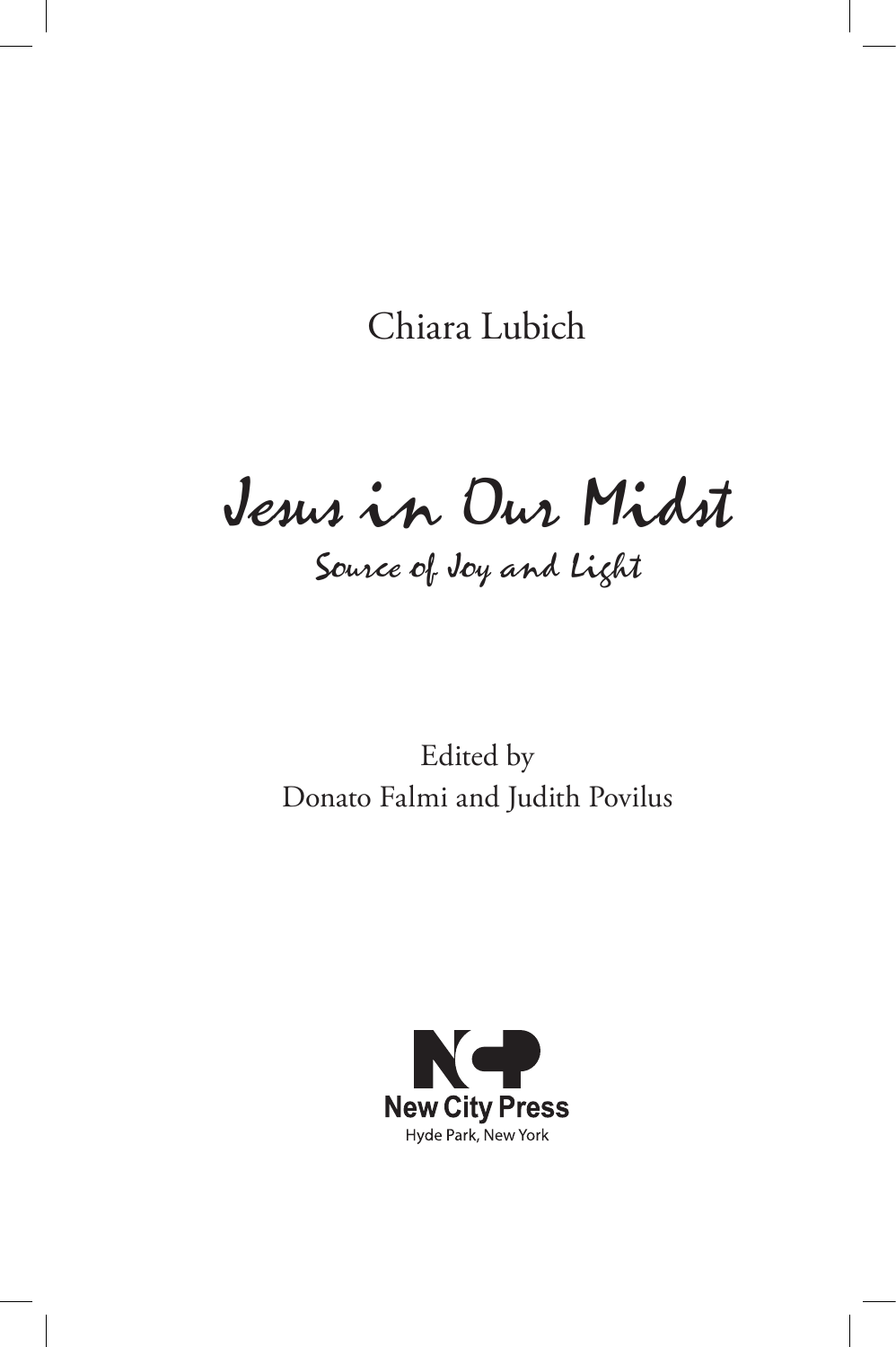Published in the United States by New City Press 202 Comforter Blvd., Hyde Park, NY 12538 www.newcitypress.com ©2019 New City Press (English Translation)

Cover design by Leandro De Leon Layout by Miguel Tejerina

Originally published in Italian as *Gesú In Mezzo* Copyright 2019 by Citta' Nuova Editrice, Rome, Italy.

Library of Congress Control Number: 2019951059

ISBN 978-1-56548-704-4 (paperback) ISBN 978-1-56548-704-9 (e-book)

Printed in the United States of America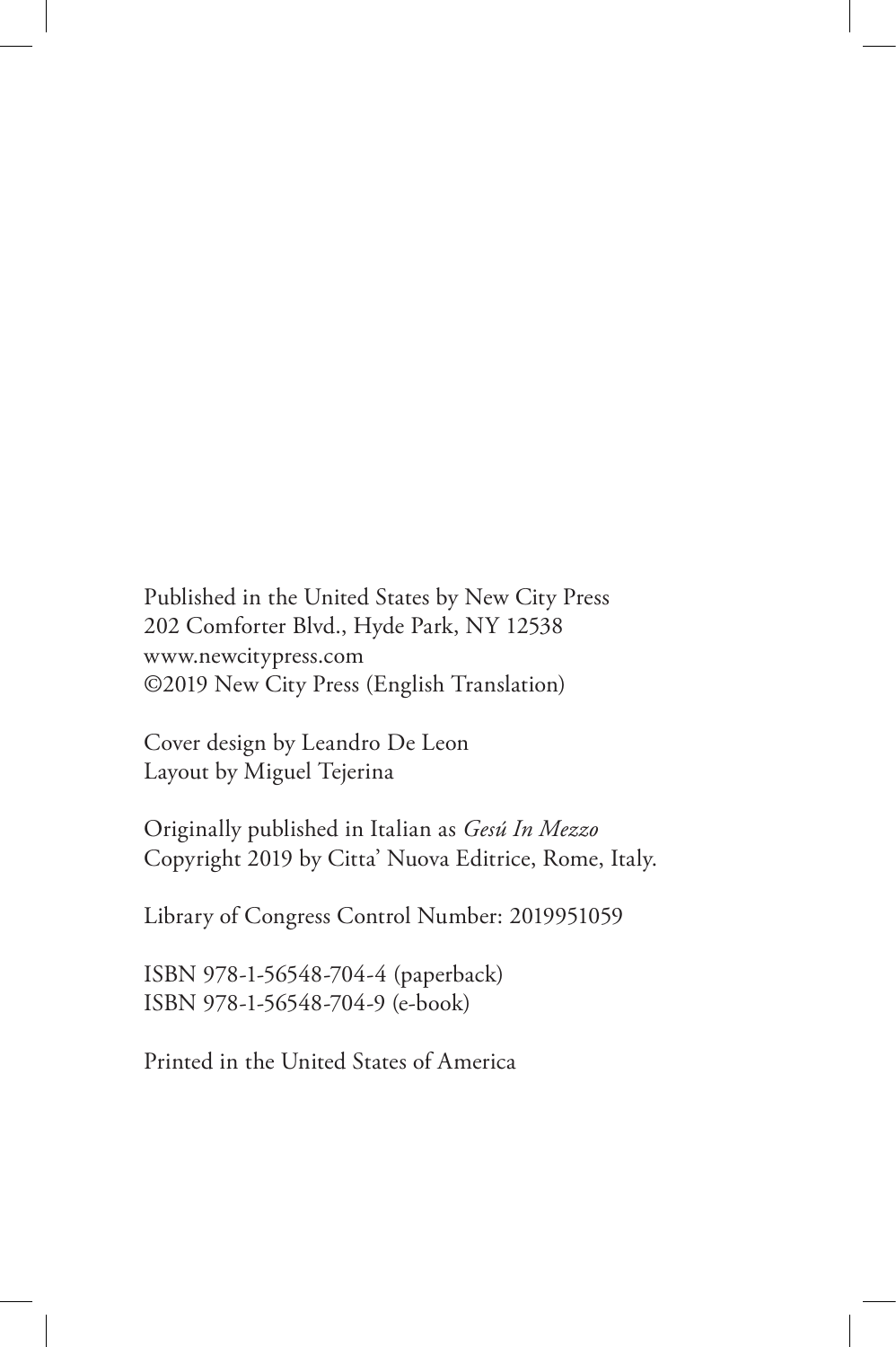# Contents

| Chapter I   |                                                     |
|-------------|-----------------------------------------------------|
|             | Jesus in the Midst, Fruit of Mutual Love 19         |
| $1_{-}$     | Where There is Love, There is God 19                |
| 2.          |                                                     |
| 3.          | A Fire That Consumes Everything  27                 |
| Chapter II  |                                                     |
|             |                                                     |
| $1_{-}$     |                                                     |
| 2.          | You Can Tell His Presence by Its Effects  42        |
| 3.          |                                                     |
| Chapter III |                                                     |
|             | The Experience of Living With Jesus in the Midst 62 |
| 1.          | How to Establish The Presence                       |
|             |                                                     |
| 2.          |                                                     |
| 3.          | The Radical Choice That Love Requires  74           |
| 4.          | To Keep the Presence of the Risen Lord              |
|             |                                                     |
| 5.          | The Dynamics of Living with                         |
|             |                                                     |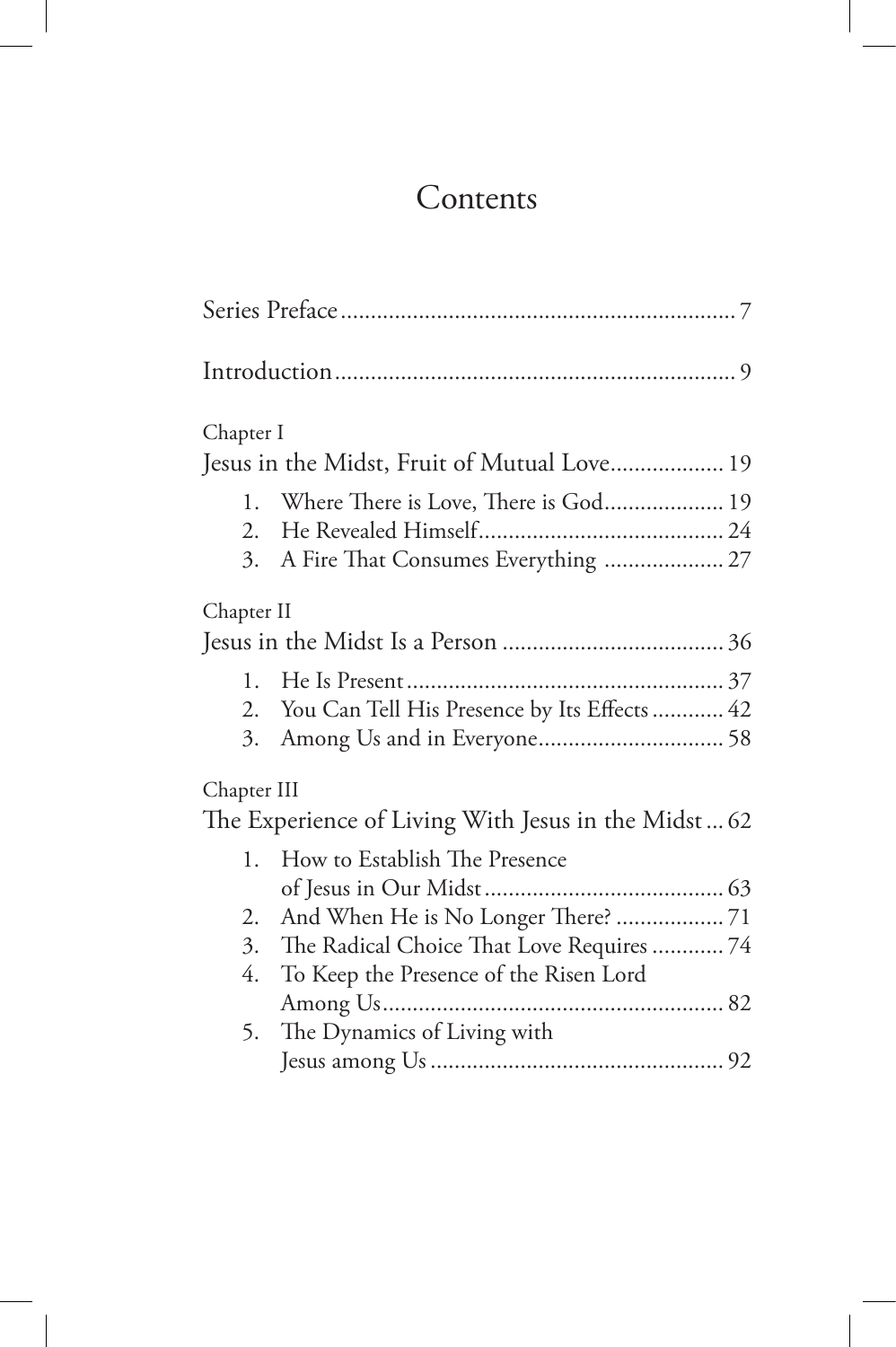#### Chapter IV

| Jesus in the Midst and the Work of Mary  96         |                                                  |  |
|-----------------------------------------------------|--------------------------------------------------|--|
|                                                     | 1. Jesus in the Midst:                           |  |
|                                                     |                                                  |  |
| 2.                                                  | The Path to Collective Holiness:                 |  |
|                                                     |                                                  |  |
| 3.                                                  |                                                  |  |
| 4.                                                  | Founder, Legislator, Guide  117                  |  |
| Chapter V                                           |                                                  |  |
| Jesus in the Midst and the Church 124               |                                                  |  |
| 1.                                                  | Jesus in the Midst Makes Us "Church" 126         |  |
| 2.                                                  | Called to Bring Him to Life  132                 |  |
| 3.                                                  | An Ecclesiology of Communion 136                 |  |
|                                                     |                                                  |  |
| 5.                                                  |                                                  |  |
| Chapter VI                                          |                                                  |  |
| Jesus in the Midst and the Renewal of the World 153 |                                                  |  |
|                                                     | 1. Jesus in the Midst Renews                     |  |
|                                                     |                                                  |  |
|                                                     | 2. "Peace I Leave With You;                      |  |
|                                                     | My Peace I Give to You" (Jn 14:27) 162           |  |
| 3.                                                  | A Healthy Social Body in All its Components  164 |  |
| 4.                                                  | A New Light for All Areas of Knowledge 169       |  |
|                                                     |                                                  |  |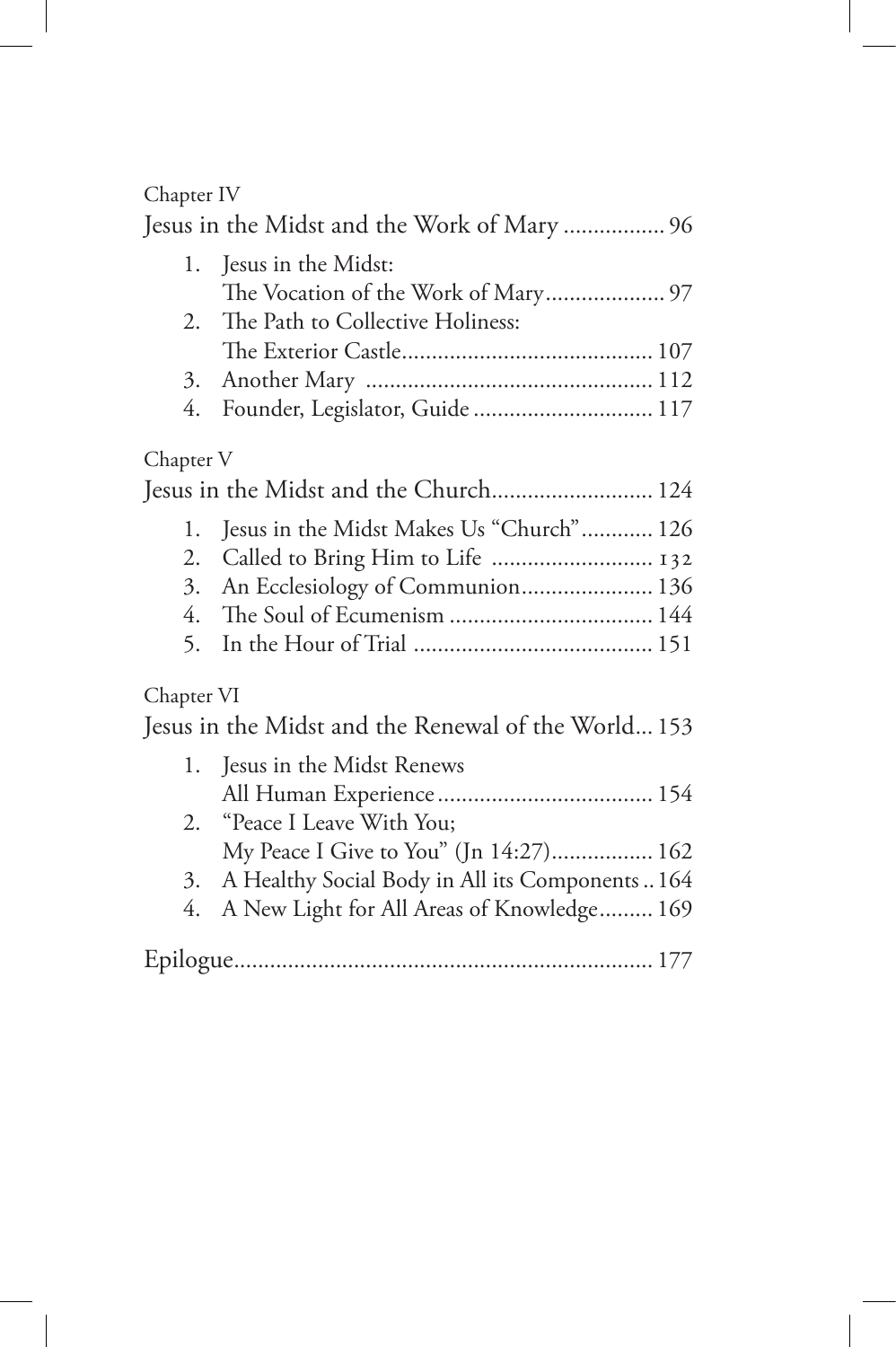## Series Preface<sup>1</sup>

#### *"To those who follow you, leave only the gospel."*

Chiara Lubich has articulated the gospel in many ways, which are outlined in twelve cornerstones: *Godlove*, the *will of God*, the *Word of God*, l*ove of neighbor*, the *new commandment*, the *Eucharist*, the gift of *unity, Jesus crucified and forsaken*, *Mary*, the *Church-communion*, the *Holy Spirit*, *Jesus present among us*.

Since they emerged in the late 1940s, these points have been inscribed in the souls and in the lives of thousands of people from every corner of the earth. Nevertheless, since Chiara Lubich's death in 2008, what has been missing is a document that combined many texts, including those yet unpublished, that would illustrate them. This series of books seeks to deepen our understanding of these twelve cornerstones by presenting three sources from which they have emerged:

- the dimension of her personal testimony, especially as Chiara Lubich understood, deepened and lived these points;
- the theological dimension of reflecting on the mystery of God and of humankind;
- the dimension of incarnating these points in human life via a communitarian experience, in line with Vatican II (see Lumen Gentium 9).

<sup>1.</sup> This volume contains Chiara Lubich's thought and experience on "Jesus in Our Midst." While it is the twelfth in this series of titles originally published in Italian by Città Nuova, it is the sixth to be translated in its complete form and published by New City Press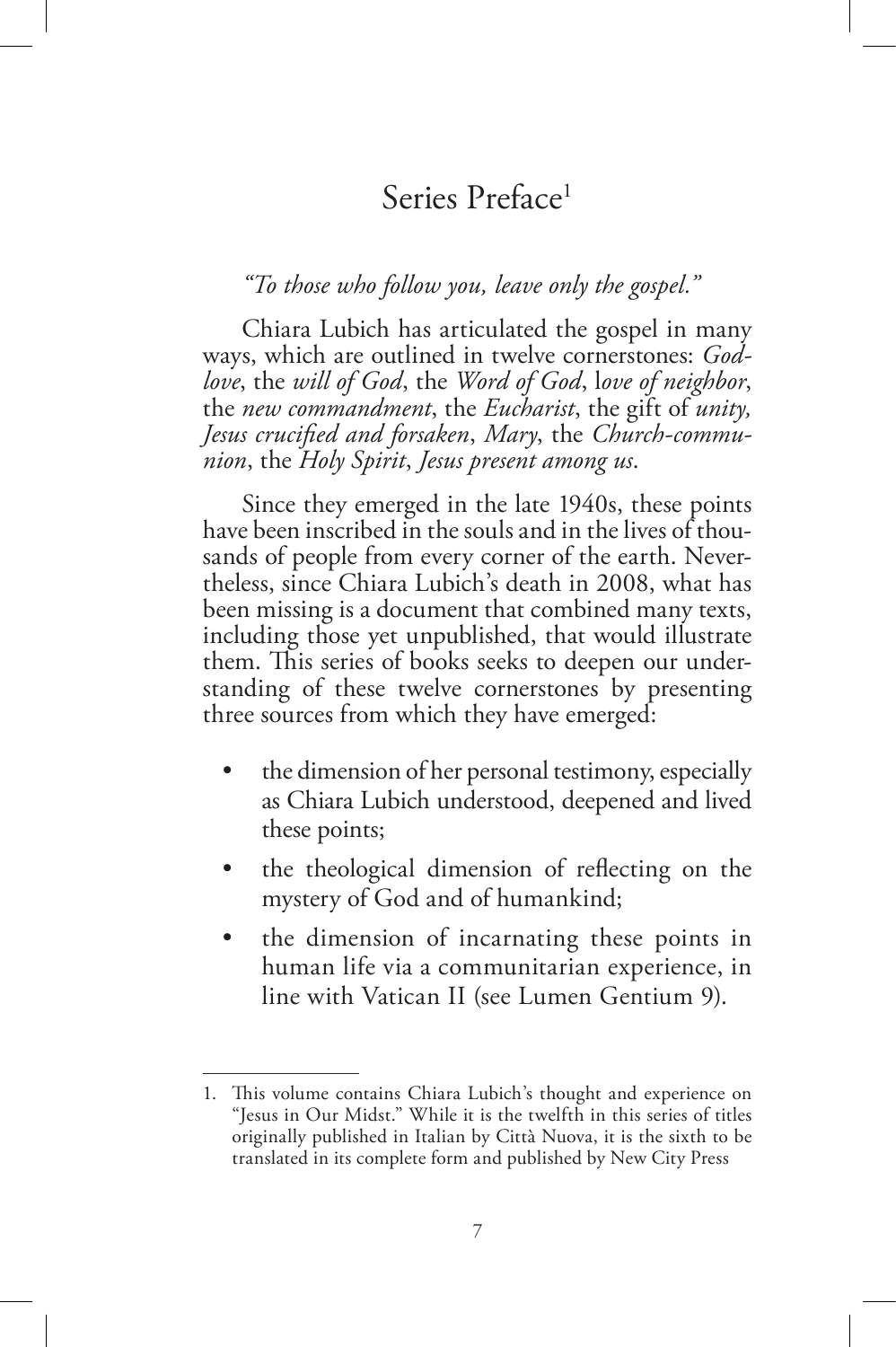The series will include as many as twelve books, through which it is hoped that readers may discover:

- A great spiritual teacher who can accompany them in their spiritual life;
- A deeper appreciation of the communal aspect of Christian life, and the implications of a communitarian spirituality for the Church and humanity;
- A deeper and more personal understanding of Chiara Lubich's life and thought that they can apply in their everyday life.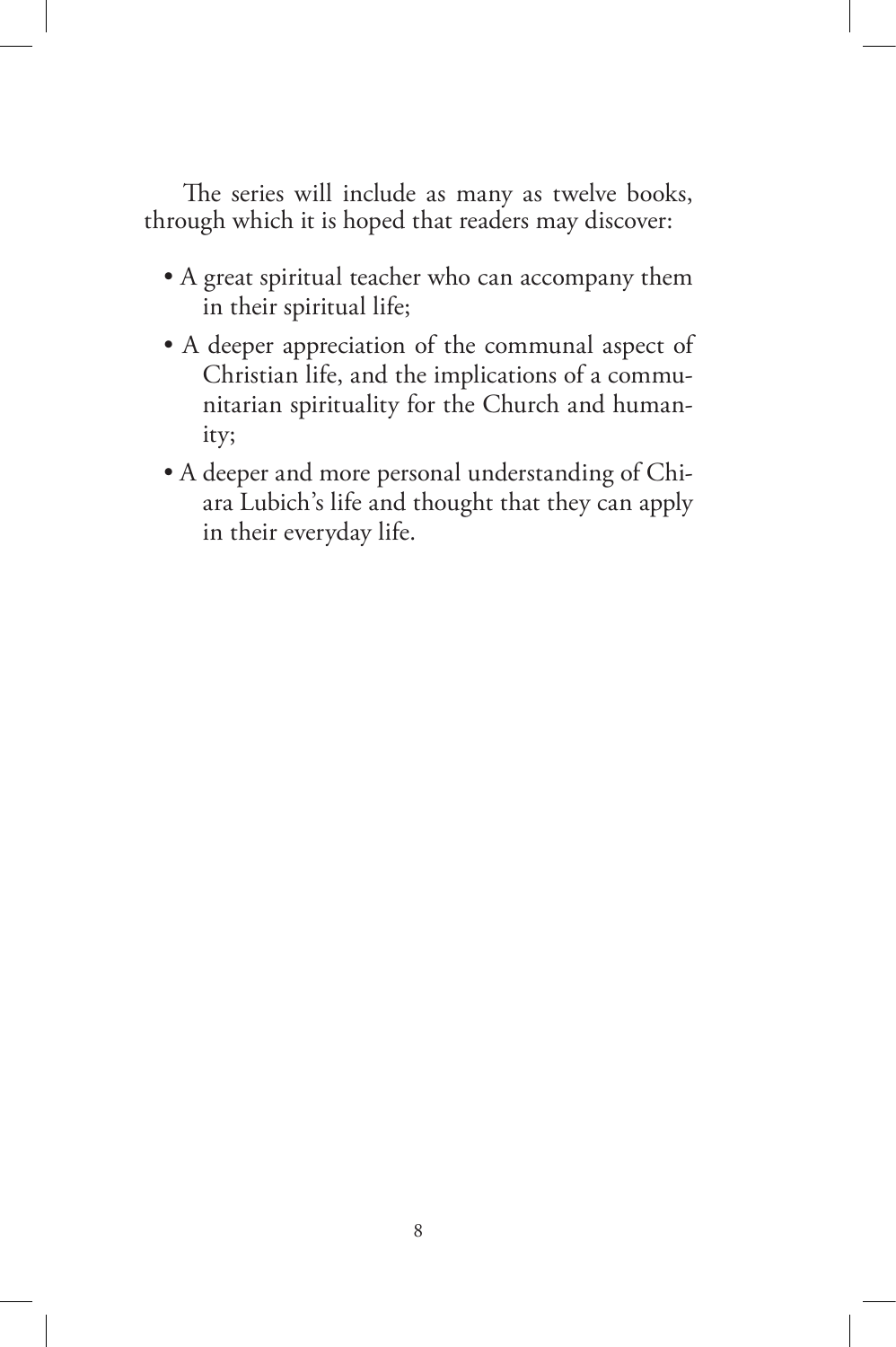## Chapter I

# Jesus in the Midst, Fruit of Mutual Love The Discovery and Life of Jesus in the Midst During the "Early Days"

*Towards the end of 1944, due to wartime circumstances in Trent, Chiara and some of her first companions began sharing a small apartment in Piazza Cappuccini. They had no idea of what was about to come to life. They simply understood that the Gospel had to be taken seriously, that its words were not only to be meditated on, but to be put into practice. Among these were all the passages about love for neighbor and love for one another, including Jesus' New Commandment. It was a strategy God used to lead them to a new discovery, that of the presence of Jesus among those who love one another, which soon became the cornerstone of their existence.*

#### 1. Where There is Love, There is God

*Jesus in the midst is the fruit of the mutual love Jesus asked of his disciples, who had to be ready to give their lives for one another (see Jn 13:34), that is, "to be consumed in unity." Already in the very first years of this new "adventure," in trying to live like this, Chiara and her first companions experienced what she described as "a qualitative leap" in their spiritual life. They noticed that*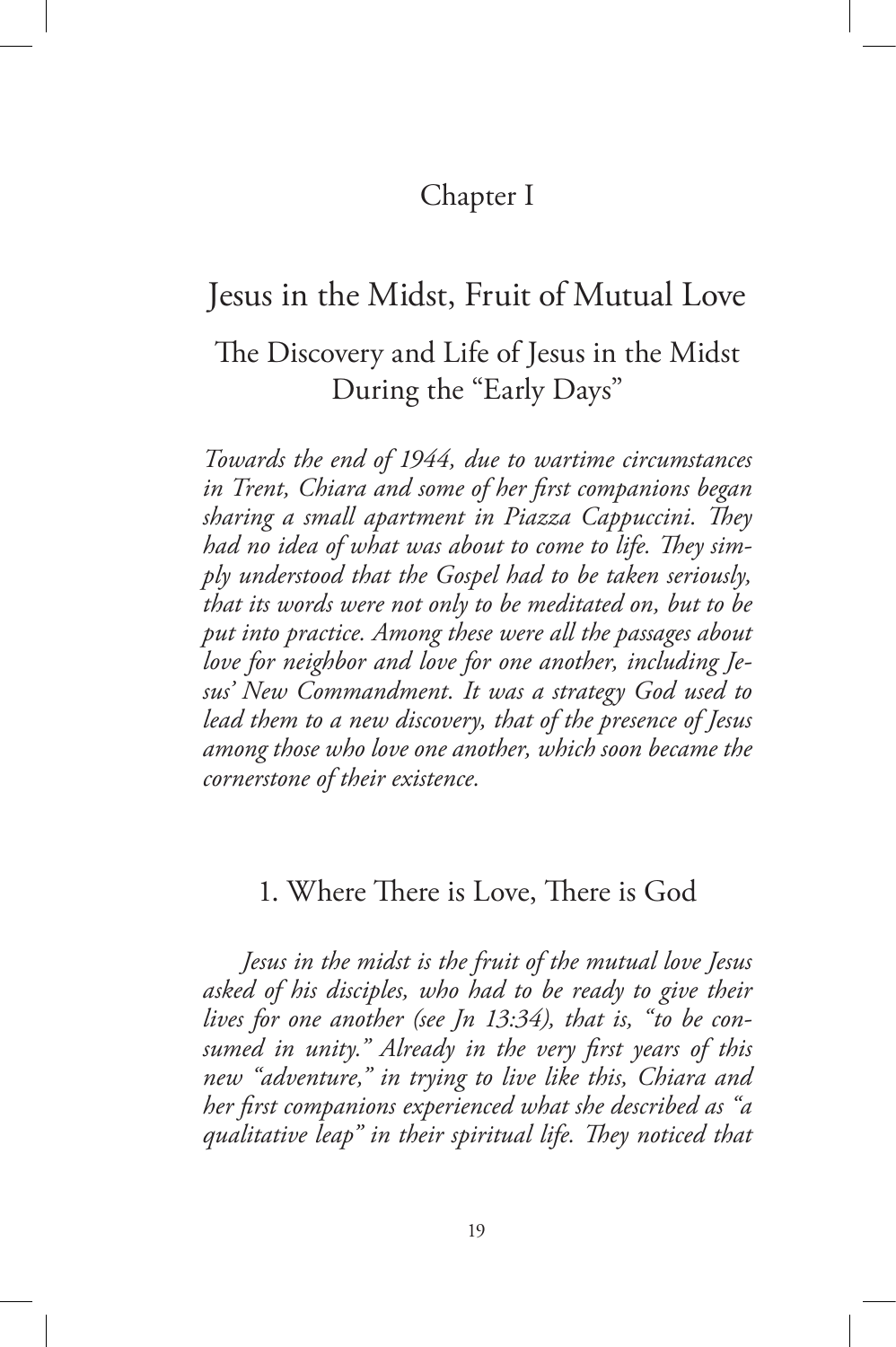*they had new peace and light, supernatural joy previously unknown, and fruits that were disproportionate to their human efforts, such as unexpected conversions. They experienced—as some writings later testify—the presence of God within the community, which they soon connected with the presence of Jesus, who promised to be present with "two or three gathered in his name."*

*The first text in this section dates to 1950, a few years after the "discovery" of Jesus in the midst. We find here clearly expressed all the fundamental elements of his presence: it is an unmistakably real presence, it is linked to mutual love and unity, and it has tangible effects.*

#### **A delectable mystery**

*From "A Little Harmless Manifesto"* Trent, 1950

We did not take a single step if we were not all united by mutual love: "above all" (see 1 Pt 4:8) . . . The strength that came to us from unity, brought about by mutual love, soon led us to reflect on the sentence of Jesus: "Where two or three are gathered in my name, I am there among them" (Mt 18:20). We saw the wonderful effects brought about by this unity, especially through our prayers, since he had said: "Truly I tell you, if two of you agree on earth about anything you ask, it will be done for you by my Father in heaven" (Mt 18:19).

Therefore, Jesus was among us because we were united in his name. This delectable mystery compelled us to keep our unity strong, so as to always have him among us.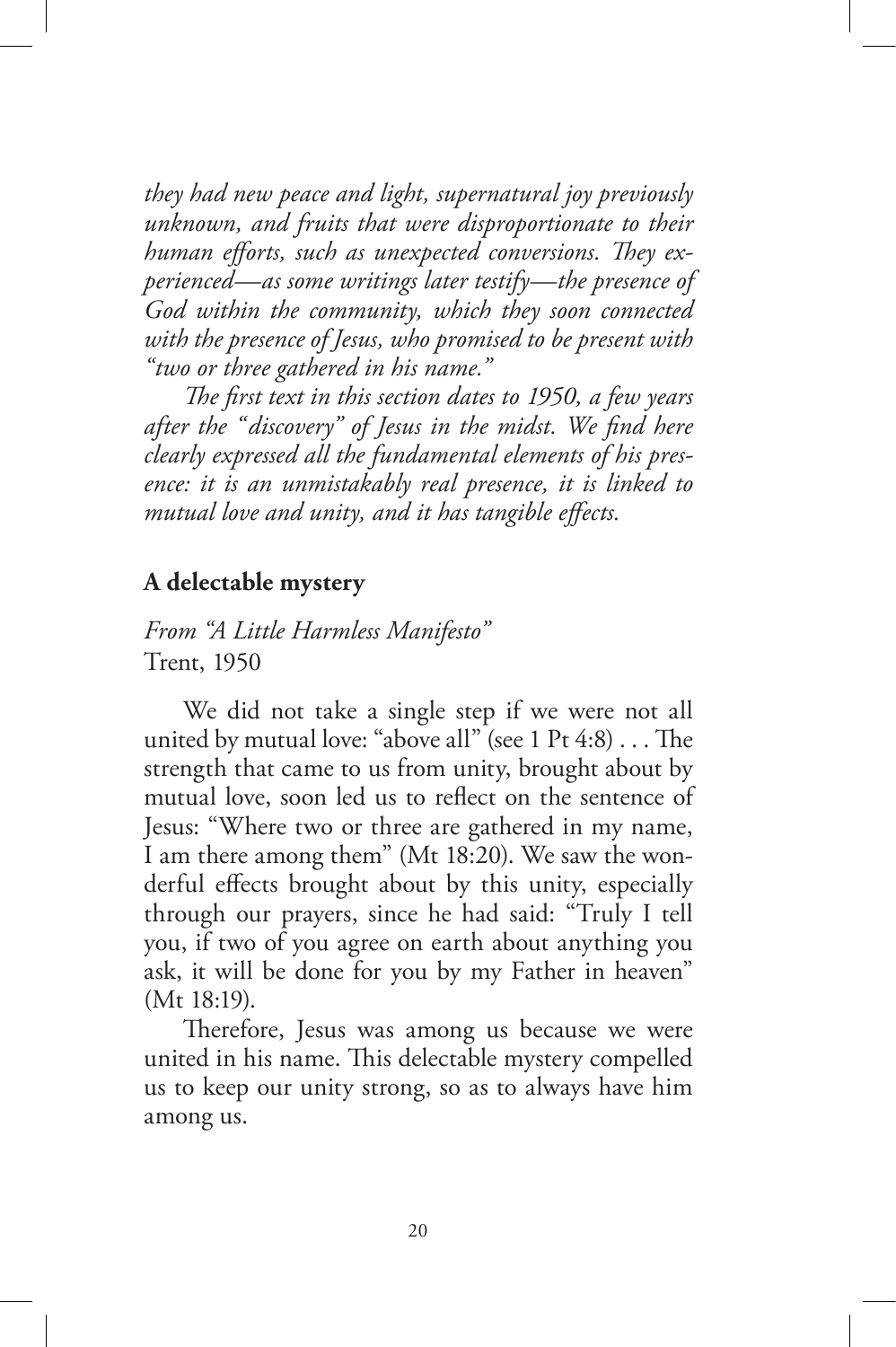And his presence was felt above all in an abundance of light, love and strength, just as his absence was felt when for a few moments we were not living in unity, because one or another of us had not done the will of God. That was when everything seemed to fall apart. The light was extinguished, the light that came from him and that made us see his words as so beautiful, so revolutionary, so full of life and so necessary in order to be true Christians. What had previously been so clear because we had *seen* and loved, now had to be *believed* in the darkness of faith. Doing any good deeds was heavy and almost impossible. Everything seemed empty and useless, until through mutual love (with the return of the brother or sister who had erred by not loving), unity was re-established and Jesus returned among us, to shine in our souls like the sun, spreading charity and peace, which made us powerful and capable of every sacrifice. Alone we wouldn't be able to carry on.

Unity became our passion, because with unity Jesus came among us. Therefore, unity with God by carrying out his whole will for us. Unity with our brothers and sisters as the fulfilment of the New Commandment of Jesus, as an expression of our love for the Father. Unity with Jesus because Jesus in the midst meant Jesus in us made *one* by him through our mutual love, sharing in his light, his strength, and his love. He has said: "the glory that you have given me I have given them" (Jn 17:22). Therefore united among us.

Before, we had mingled together as brothers and sisters. Now Jesus in the midst was like the fire that melts two metals into a third element, which has qualities different from the other two. Likewise, we noticed that two people united in the name of Jesus, who loved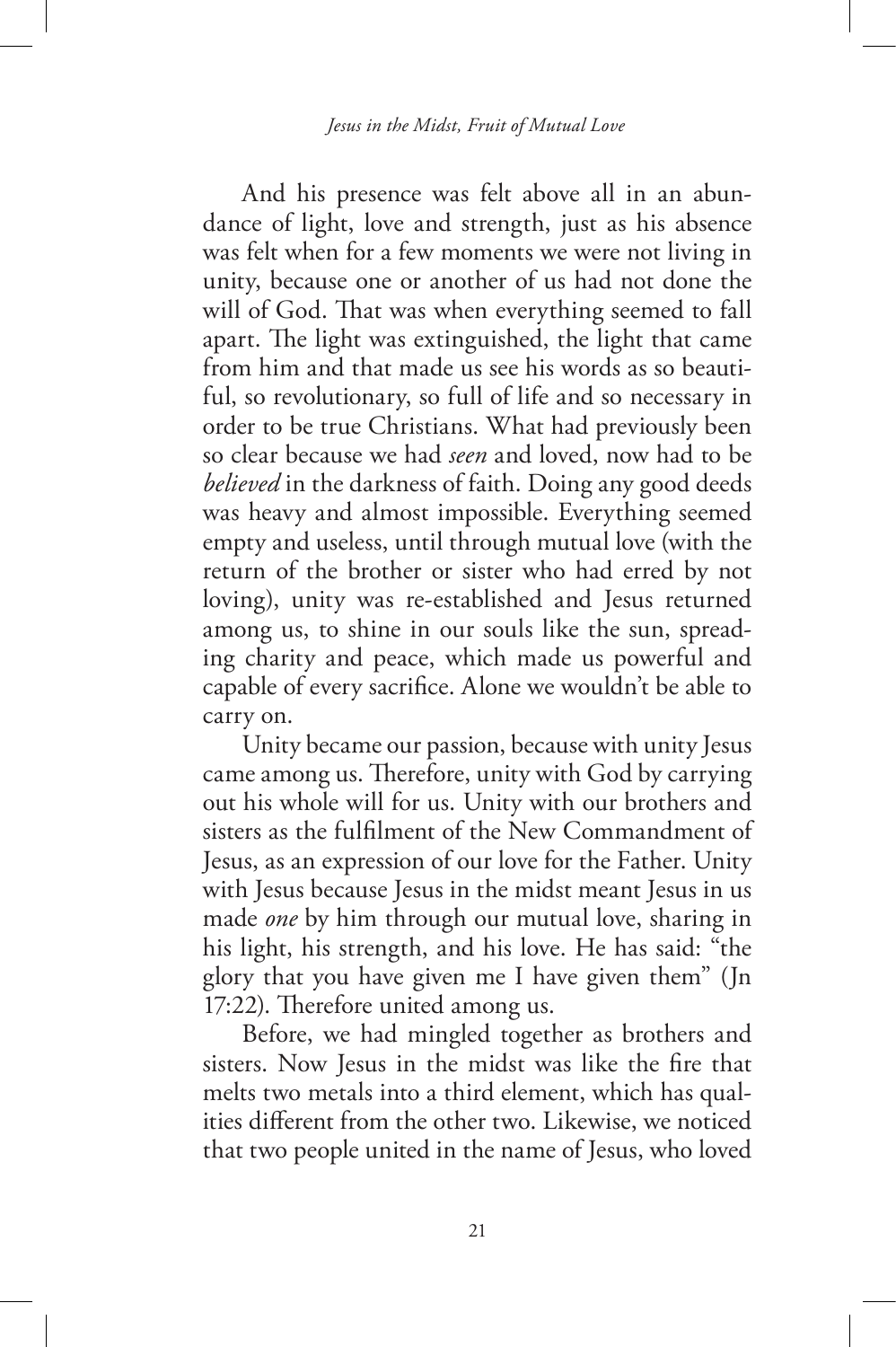each other with the love with which Jesus had loved them, lost their natural human qualities in this "fusion" and acquired the divine qualities that made them one, while at the same time keeping them distinct, each with a very unique supernatural $^7$  personality. They became another Jesus.<sup>8</sup>

#### **The prelude of a communitarian spirituality**

*Let's go back a little bit in time. Before the birth of the first focolare household* <sup>9</sup>  *and the first written reference to Jesus in the midst, God prepared Chiara for what was to become—together with Jesus forsaken—one of the fundamental cornerstones of the spirituality of the future Movement. In November 2003, during an ecumenical conference of bishops in Rocca di Papa, she recalled an inspiration she had had in Loreto, Italy, in 1939, which she later related to Jesus in the midst.*

*From a talk to the bishop-friends of the Focolare Movement* Rocca di Papa, November 26, 2003

Jesus in the midst of his people. When did the idea of Jesus in our midst, the highest expression of the spirituality of unity, first appear in our Movement? Four

<sup>7.</sup> The word "supernatural" is used in theology to express a quality of divine grace that lifts a believer to a share in the life of God, beyond a merely "human" way of being.

<sup>8.</sup> See Chiara Lubich, *Manifesto* (London: New City, 1975), 24-6.

<sup>9.</sup> The term "focolare" (Italian for "hearth" or "fireside") refers to a small community of either men or women who have consecrated their lives to God as single or married persons and who take the commitment to live in unity with one another. They are referred to as focolarine (women) or focolarini (men).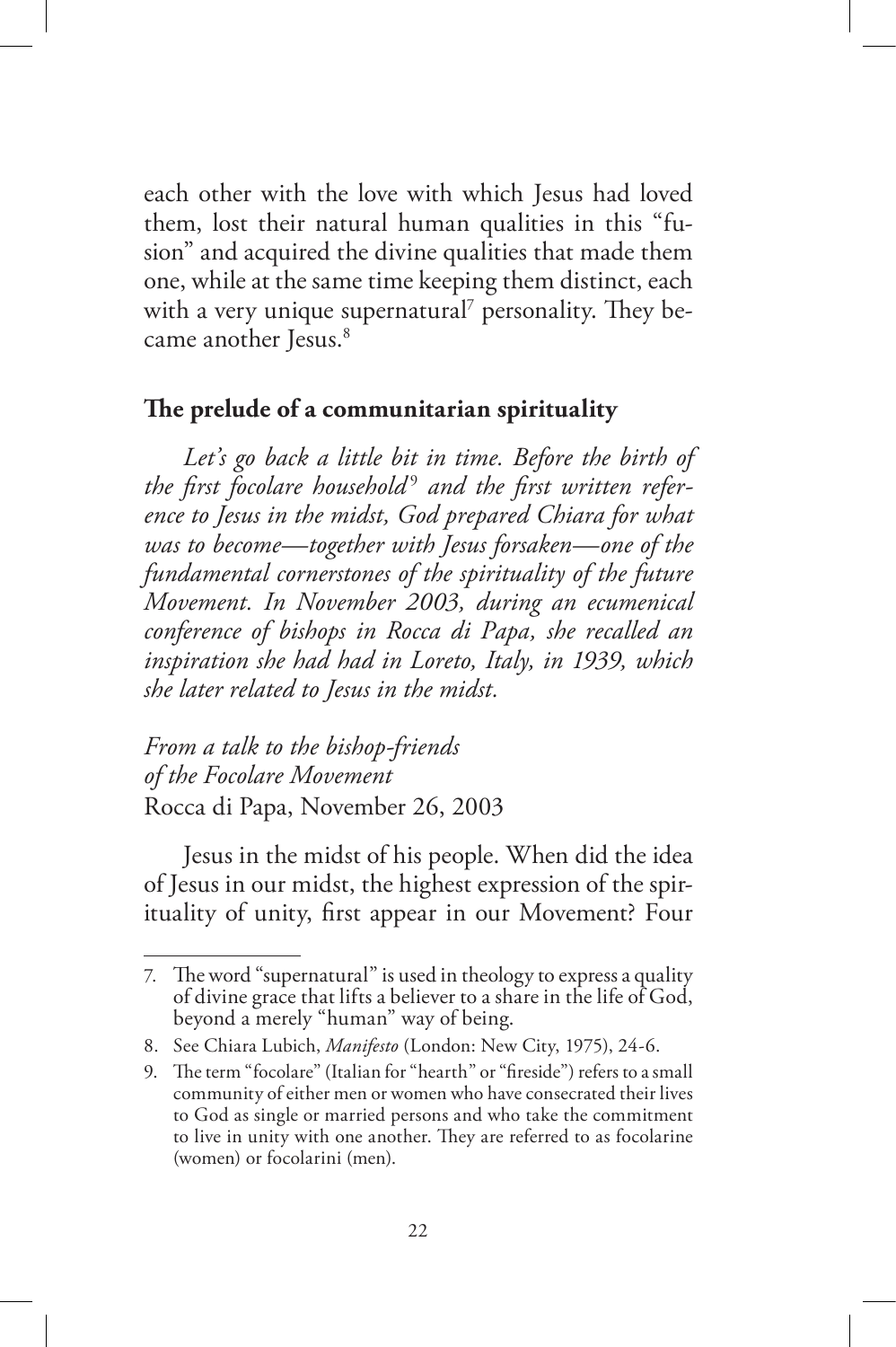years before the date that marks the birth of the Movement, in 1939, when I was 19 years old, I was invited to Loreto for a conference for Catholic youth.

Although I was following the course, I felt strongly attracted to go into the church, which, like a fortress, seemed to safeguard the "little house"—as we have always called it—where the holy family of Nazareth is thought to have lived.

I went back there several times during the course, and each time I knelt down next to those walls blackened by the lanterns, something new and divine enveloped me, moving me deeply and almost crushing me. I imagined and contemplated the virginal life of Mary and Joseph with Jesus in their midst.

I did not understand the reason for that strong impression. Later, over the years, everything became clear to me. It was the call to a life of communion among persons who live with "Jesus in their midst."

That was the prelude to a spirituality that is not only individual, but also communitarian, the "spirituality of unity," which all those who would become part of the newborn Movement would be called to live.

#### **From the prelude to the implementation**

*This vague intuition, a mere foreshadowing of what would come, began to take shape in a very natural way when the first group of focolarine began to live together in Trent, in a small apartment on Piazza Cappuccini. Gradually they came to understand what would later be considered the main points of the spirituality: God-Love, the will of God, mutual love, the New Commandment, unity, Jesus forsaken, etc. As the following note shows, Chiara herself, in reading something in a book many years*